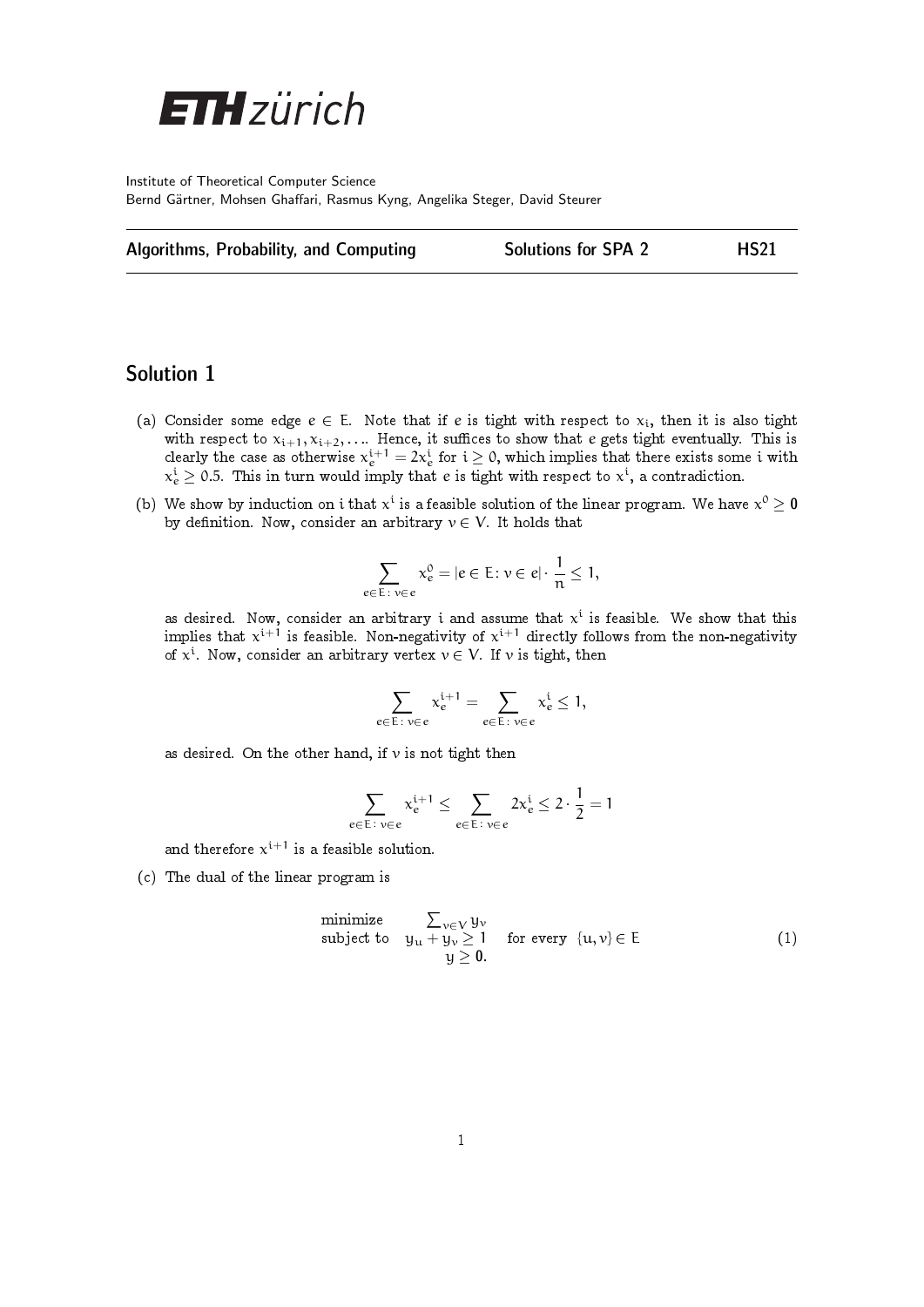(d) For every  $v \in V$ , we set  $y_v' = 1$  if v is tight with respect to  $x'$  and  $y_v' = 0$  otherwise. We first show that  $y'$  is a dual feasible solution. By definition,  $y'$  is non-negative. Now, let  $e = \{u, v\} \in E$  be an arbitrary edge. Note that e is tight with respect to x' and hence at least  $\sum_{v \in V} y'_v \leq 4 \sum_{e \in E} x'_e$ . We have one of its endpoints is tight, which directly implies  $y_u + y_v \ge 1$ . It remains to verify that

$$
\sum_{\nu \in V} y'_\nu = \sum_{\nu \text{ is tight with respect to } x'} 1 \leq \sum_{\nu \text{ is tight with respect to } x'} 2 \sum_{e \in E \colon \nu \in e} x'_e \leq 2 \sum_{\nu \in V} \sum_{e \in E \colon \nu \in e} x'_e.
$$

Note that for each  $e \in E, x'_e$  is counted twice in the last expression, once for each endpoint, and therefore  $2\sum_{v\in V}\sum_{e\in E\colon v\in e}\mathsf{x}'_e\leq 4\sum_{e\in E}\mathsf{x}'_e$ . Hence,  $\sum_{v\in V}\mathsf{y}'_v\leq 4\sum_{e\in E}\mathsf{x}'_e$ , as desired.

- (e) Weak duality implies that  $\sum_{v\in V} y'_v \geq$  OPT. Hence, together with the previous exercise we obtain OPT  $\leq 4\sum_{e\in \text{E}}\mathbf{x}'_e$  and therefore  $\sum_{e\in \text{E}}\mathbf{x}'_e\geq \frac{1}{4} \text{OPT}.$
- (f) Consider an arbitrary  $\varepsilon \in (0, 1]$ . From now on, we say that a vertex is tight with respect to x if We now say that a vertex is tight with respect to x if  $\sum_{e\in E\colon v\in E}\chi_e\geq 1-\frac{\varepsilon}{4}.$  Note that we still say that an edge is tight if one of its endpoints is tight. We now consider the following sequence of vectors  $\chi^0, \chi^1, \ldots \in \mathbb{R}^E$ : for each  $e \in E, \, \chi^0_e = \frac{1}{|V|}$  and for  $i \geq 0$  we set

$$
\chi_e^{\rm i+1} = \left\{ \begin{array}{ll} \chi_e^{\rm i} & \text{if } e \text{ is tight with respect to } \chi^{\rm i} \\ \left(1+\frac{\varepsilon}{4}\right)\chi_e^{\rm i} & \text{otherwise.} \end{array} \right.
$$

The proof that there exists a j with  $x^j = x^{j+1} = x^{j+2} = \ldots$  is completely analogous to the proof of a). Similarly, the proof that  $\mathsf{x}'$  is a primal feasible solution is completely analogous to the proof of b), using the fact that  $\left(1+\frac{\varepsilon}{4}\right)\left(1-\frac{\varepsilon}{4}\right)\leq 1.$  It remains to show that  $\sum_{e\in\mathsf{E}}\mathsf{x}'_e\geq$  $\frac{1}{2+\varepsilon}$ OPT. To that end, consider  $y'$  with  $y'_v = 1$  if  $v$  is tight with respect to  $x'$  and  $y'_v = 0$ otherwise. Similar as before, y 0 is a dual feasible solution. Hence,

$$
\sum_{e \in E} x'_e = \frac{1}{2} \sum_{v \in V} \sum_{e \in E : v \in e} x'_e
$$
\n
$$
\geq \sum_{v \text{ is tight with respect to } x'} \frac{1}{2} \sum_{e \in E : v \in e} x'_e
$$
\n
$$
\geq \sum_{v \text{ is tight with respect to } x'} \frac{1}{2} \left(1 - \frac{\varepsilon}{4}\right)
$$
\n
$$
\geq \frac{1}{2} \left(1 - \frac{\varepsilon}{4}\right) \sum_{v \in V} y'_v
$$
\n
$$
\geq \frac{1}{2 + \varepsilon} \text{OPT},
$$

where the last inequality follows from weak duality together with the fact that  $\frac{1}{2}(1-\frac{\varepsilon}{4})\geq\frac{1}{2+\varepsilon}.$ 

## Solution 2

(a) Consider the following Integer Linear Program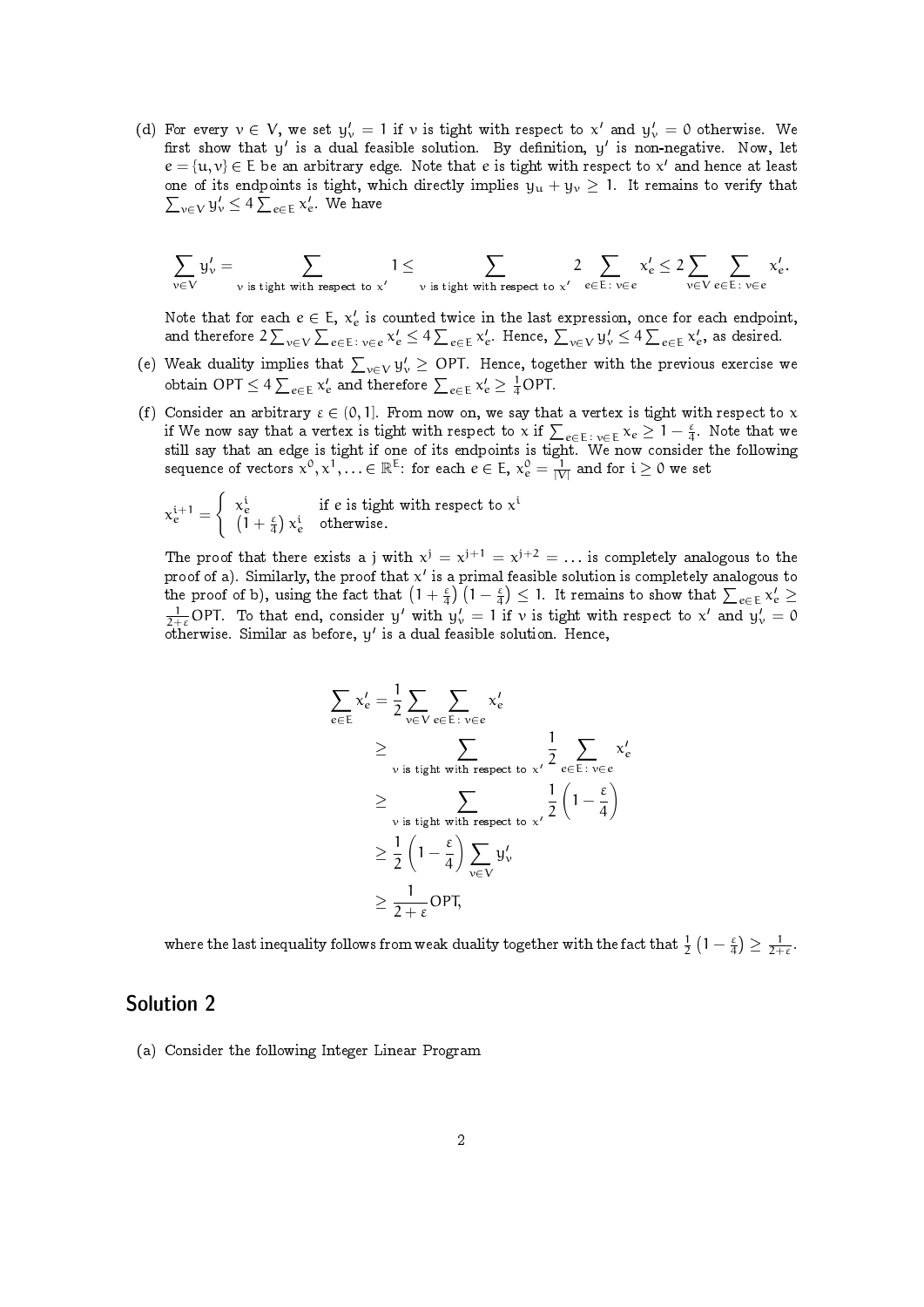maximize 
$$
\sum_{v \in V} y_v
$$
  
\nsubject to  $y_u + y_v \le 1 \quad \forall \{u, v\} \in E$   
\n $y_v \in \{0, 1\} \quad \forall v \in V.$  (2)

Let  $\mathrm{y}\in\{0,1\}^{\mathrm{V}}$  denote an arbitrary feasible solution to the ILP. Now, let  $\mathrm{S}:=\{\mathrm{v}\in\mathrm{V}\colon \mathrm{y}_\mathrm{v}=1\}$ . To prove that S is a valid independent set, consider an arbitrary edge  $\{u, v\} \in E$ . As  $y_u + y_v \le 1$ , we have  $y_v = 0$  or  $y_u = 0$ . Hence, u and v cannot simultaneously be in S. Moreover, we have  $|S| = \sum_{v \in V} y_v$ . Now, let S denote an arbitrary independent set. Let  $y \in \{0, 1\}^V$  with  $y_v = 1$ if  $v \in S$  and  $y_v = 0$  otherwise. For every edge  $\{u, v\} \in E$ , u is not in the independent set or v  $\sum_{v \in V} y_v = |S|.$ is not in the independent set and therefore  $y_u + y_v \le 1$ . Hence, y is a feasible solution with

(b) We relax the ILP as follows

maximize 
$$
\sum_{v \in V} y_v
$$
  
\nsubject to  $y_u + y_v \le 1 \quad \forall \{u, v\} \in E$   
\n $0 \le y_v \le 1 \quad \forall v \in V.$  (3)

The size of the maximum independent set of the complete graph on n nodes is 1. Now, consider  $\underline{y}$  with  $y_{\nu}=\frac{1}{2}$  for every  $\nu\in V$ . Then,  $y$  is a valid solution to the relaxed linear program with  $\sum_{v \in V} y_v = \frac{n}{2}$ . Hence, the integrality gap is  $\frac{n}{2} = \Omega(n)$ .

(c) It clearly holds that  $|S \cap C| \leq \frac{|C|-1}{2}$  $\frac{1}{2}$ , as otherwise strictly more than half of the vertices in the cycle would be contained in S which in turn would imply that there exists two neighboring nodes that are contained in S, a contradiction.

We consider the following strengthened linear program.

maximize  
\nsubject to  
\n
$$
\sum_{v \in V} y_v
$$
\n
$$
y_u + y_v \le 1 \qquad \forall \{u, v\} \in E
$$
\n
$$
\sum_{v \in C} y_v \le \frac{|C|-1}{2} \qquad \text{for every odd cycle } C
$$
\n
$$
0 \le y_v \le 1 \qquad \forall v \in V.
$$
\n(4)

One can again consider the complete graph on n nodes, this time setting  $y_v = \frac{1}{3}$  for every  $v \in V$ . The vector y is a valid solution for the tightened LP and therefore the integrality gap is  $\frac{n}{3} \geq C$  for a sufficiently large n.

(d) Let  $G' = (V', E')$  be the graph whose vertex set contains two copies of each vertex in V and for each edge  $\{u,v\} \in \mathsf{E}$  there are two edges in  $\mathsf{E}'$ : one between the first copy of  $\mathsf{u}$  and the second copy of  $\nu$  and one between the second copy of  $u$  and the first copy of  $\nu$ . For a given vertex  $v \in V$ , we denote with P<sub>v</sub> the shortest path that connects the two copies of v in G' with each other, assuming that the two copies are connected in  $G'$ . Now, let  $v^*$  be the vertex for which  $P_{v^*}$  has the shortest length (among vertices whose two copies are connected). Note that  $P_{v^*}$ corresponds to an odd cycle  $C^*$  in  $G$  with the weight of the cycle being equal to the length of the path  $P_{\mathcal{V}^*}$ . We claim that  $w(C^*) = \min_{C \text{ is an odd cycle}} w(C)$ . For the sake of contradiction, assume there exists an odd cycle C' with  $w(C') < w(C^*)$ . It is easy to see that for every  $v' \in C'$ , the length of the path  $P_{v'}$  is not larger than  $w(C')$ , but together with  $w(C') < w(C^*)$ this contradicts the assumption that  $v^*$  is the vertex for which  $P_{\nu^*}$  has the shortest length. It therefore only remains to show that one can compute  $P_v$  for every vertex  $v \in V$  in polynomial time. This can be done by using Dijkstra's shortest path algorithm n times, using the fact that all the edges have non-negative weight.